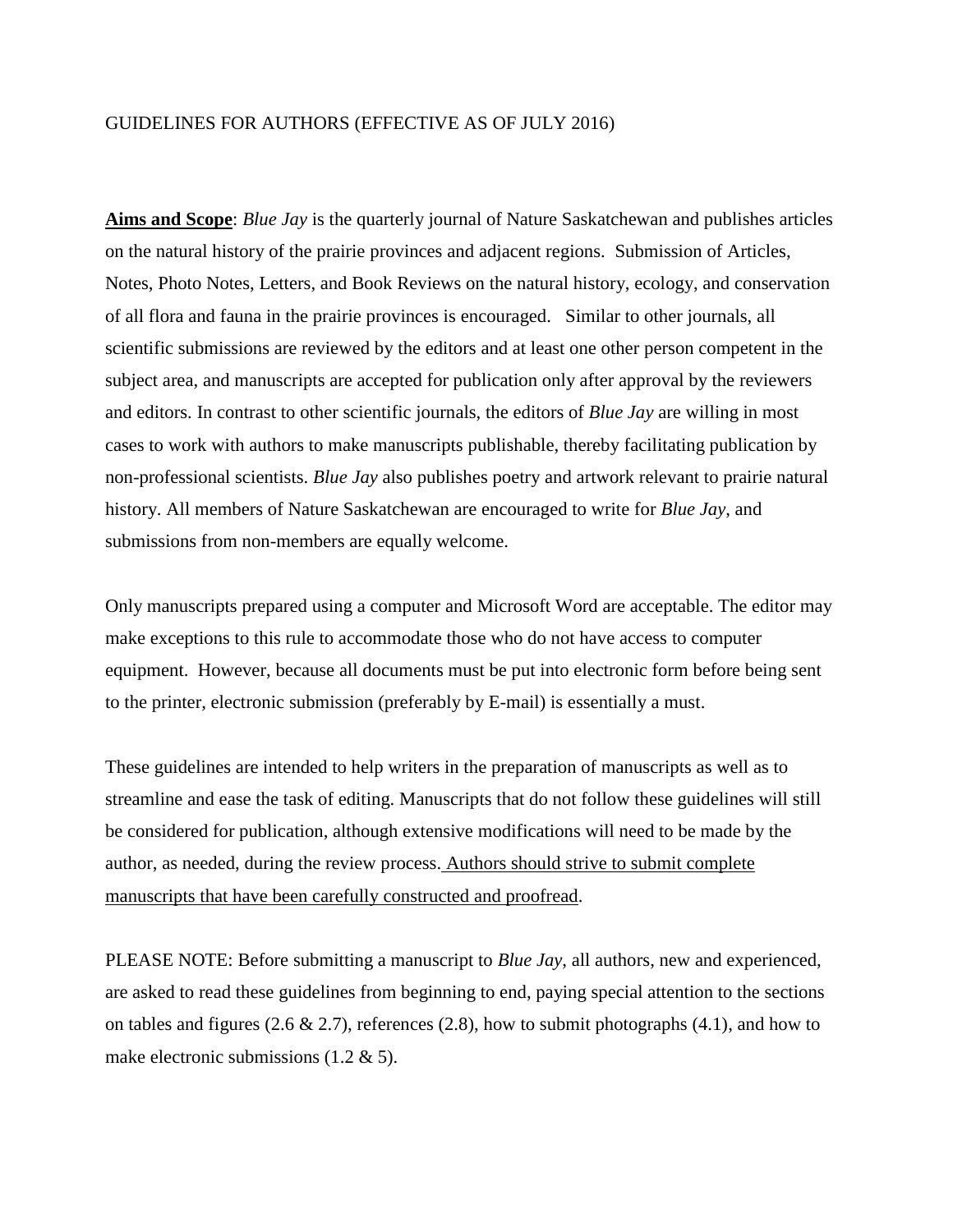### **1 - Preparation of Manuscripts**

1.1 - Writing Style: The writing style should be suitable for other naturalists and scientists, but also accessible to the general public. This does not mean that content must be limited to simple subjects, but rather that the writing should be clear and devoid of jargon and unnecessary technical terms. Scientific articles also should be written in an easily-readable style.

1.2 - Word Processors and Computers: Use 12-point, Times New Roman font, one-inch margins and left justification. Limit formatting commands to **bold** and *italics*. Please Do Not use features such as hanging indents, customized tab settings, columns, or tables. These create extra work during editing.

1.3 - Typewritten and Handwritten submissions: Please do not submit these unless you have no access to a computer or word processor. Double space the entire manuscript. Double underline words that are to appear in italics.

1.4 - Scientific Names: For **all** species, both the common and scientific (*Latin*) name should be used the first time the species is mentioned, and in the following format: Common Name (*Genus species*). Thereafter, only the common name is used. It is not necessary to include the scientific name for species that are only tangential to the main focus of the text. Choosing the appropriate common name can be problematic in some instances; the associate editors and editors will try to supply standardized or widely-used common names as needed.

1.5 - Names of People: In general, people should be referred to by first and last names (initials may replace the first names) and without titles such as Dr., Mr., Ms., etc. Rarely, it may be appropriate to use official titles (Her Majesty Queen Elizabeth II versus Betty Windsor). The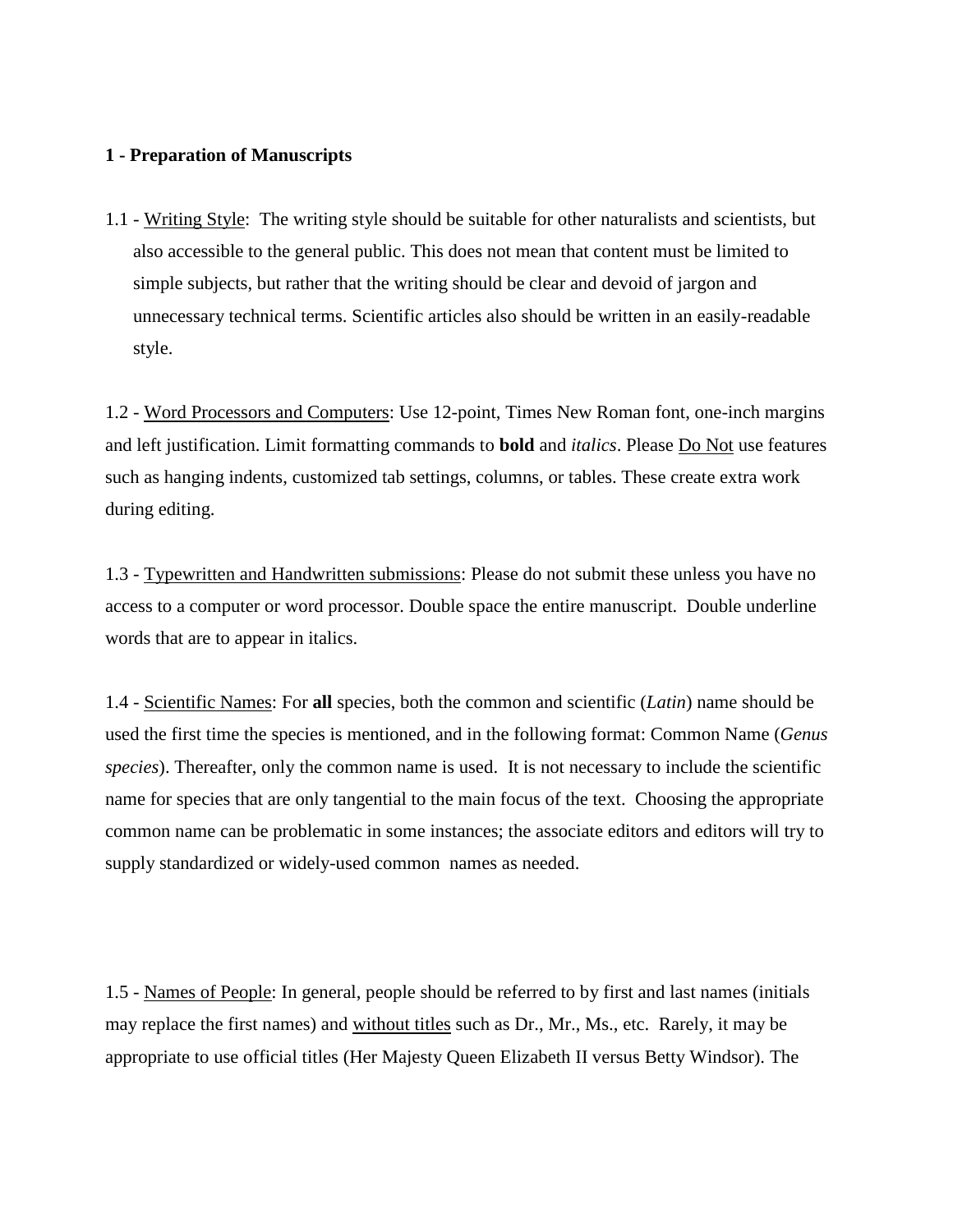names of people should be included in the text of an article or note only when central to the topic being discussed.

1.6 - Numbers: Numbers from one to nine (inclusive) are written as words; however, numerals (digits) are always used with standard units of measure, including dates, times, page numbers, distances, etc. (e.g. 2 km, 8mm). Numerals are used for all numbers 10 or larger. Do not begin a sentence with a numeral; reword the sentence, write out the number in words, or end the preceding sentence with a semi-colon. Use words to shorten very large numbers (e.g. 1.6 million).

1.7 - Time: Time should be expressed using the 24-hour clock, given as four digits, two each for hours and for minutes, separated by a colon and followed by 'h' for hours, (e.g. 08:30 h, 20:30 h).

1.8 - Distance: Measures of distance should be given in the metric system. There is no period following the abbreviated symbols in the metric system, e.g., "kilometre" is designated as "km", "metre" as "m", "centimetre" as "cm", etc.

If there is uncertainty about aspects of format and style, consult a recent issue of *Blue Jay* for similar types of articles, or contact the editors.

#### **2 - Format**

2.1 - Titles: Titles of articles are in UPPER CASE and begin at the left hand margin at the top of the first page. For book reviews, the title of the review is the title of the book being reviewed. It is followed by a complete reference citation for the book (see section 2.8 below), including the current retail price in hard and/or soft cover, and the ISBN number.

2.2 – Authors' Names: Names are written in standard upper and lowercase and begin at the left hand margin following the title, and they are separated by commas. Names are followed by each author's address(es).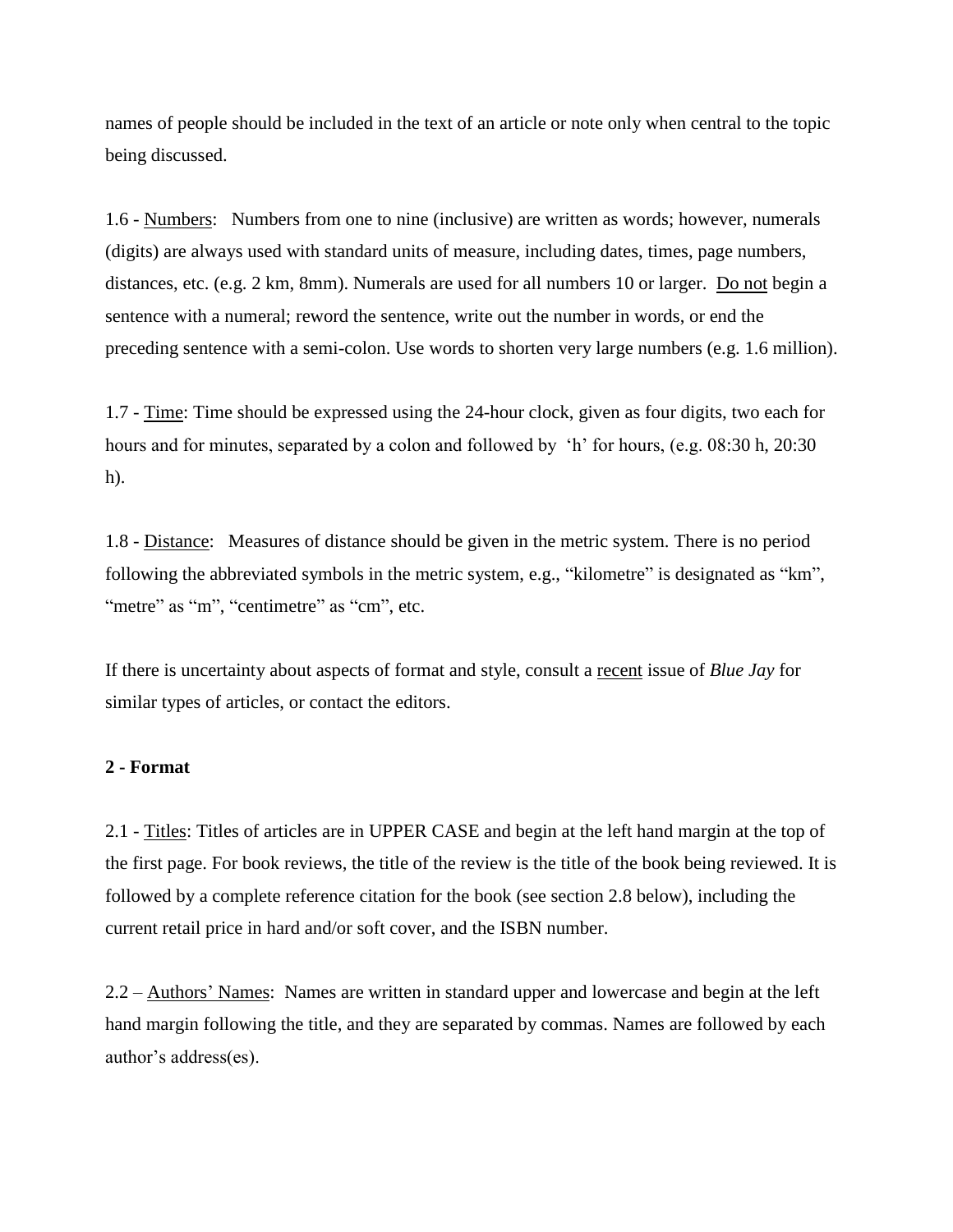2.3 – Authors' Addresses: The complete postal address of each author is given in standard upper and lower case with two-letter abbreviations for provinces and states. The postal (zip) code follows the province/state. The corresponding author's E-mail address follows the postal code in the format "palliser@triangle.net".

2.4 - Paragraphs: Double-space between paragraphs, without indentation of the first word.

2.5 - Sub-headings: Sub-headings and other subdivisions of the text should be used only when necessary and should be kept to a minimum. The standard format for a sub-heading is upper and lower case in bold-face type (e.g. **Standard Sub-heading**).

2.6 - Tables: Tables are numbered consecutively in the order in which they are cited in the text, and are cited in the text by number (e.g. Table 2). Table titles should be in upper and lower case (e.g., Table 1. Bird numbers). Tables should not be integrated into the text of the manuscript. Instead, each table should be on a separate page placed at the end of the file after the list of references. Use the simplest possible table creation options in your word processor or spreadsheet program.

2.7 - Figures: Figures include all photographs, graphs, maps and drawings. They are numbered consecutively in the order in which they appear in the text and are cited in the text by number (e.g., Fig. 1). Each figure with its corresponding legend should be submitted on a separate page at the end of the text file, and also separately in a graphic file format such as ".jpg" or ".tif". Electronic graphics should have a resolution of at least 300 DPI. Photographs should be submitted at the highest possible resolution.

2.8 - References: The references are numbered and are cited in the text as a superscript placed at the end of the sentence to which they refer and after the period that ends the sentence (e.g., ... were described previously.<sup>2</sup>). When more than one reference is cited, superscripts are separated by commas (e.g., ... were described previously.<sup>1,2,5-7,9</sup>). Please note that the reference number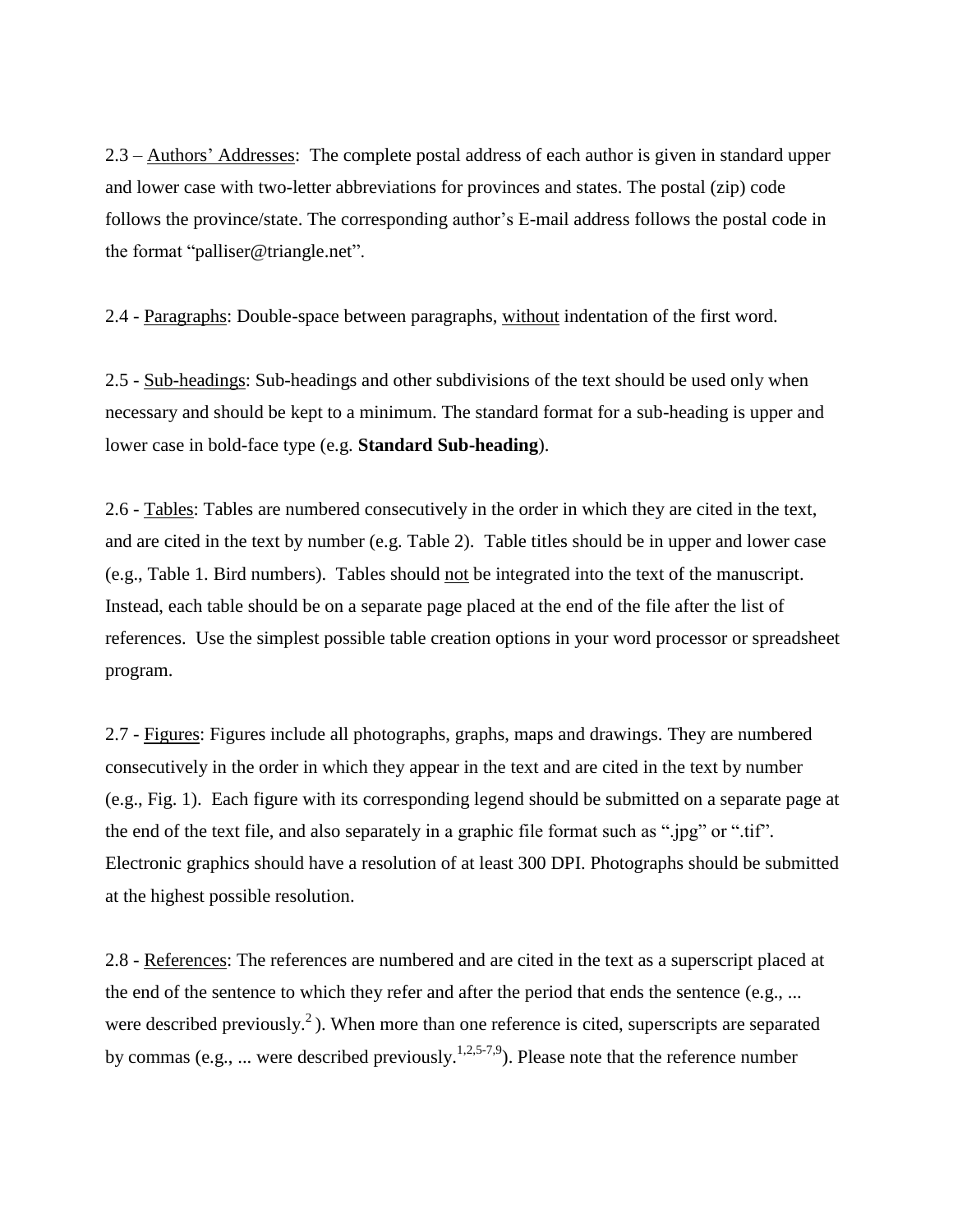follows the period that ends the sentence. References are listed at the end of the text in numerical order according to the sequence in which they appear in the text.

The list of references follows the last paragraph of the text, or the Acknowledgements section if there is one. No sub-heading such as "References" or "Literature Cited" is used. *Titles of journals and magazines* (but not of books) are *italicized*. Titles of journals and magazines should be written out in full, and not abbreviated.

Examples of the format used for the most common types of references are given below.

# Books:

1. Kaufman K (1996) Lives of North American Birds. Houghton Mifflin, Boston, MA.

## Journal or Magazine Articles:

1. Kydd TE, Barnum PT, Virchow R (1986) Additional observations of the Barred Owl in Alberta. *Blue Jay* 44:41-43.

## Book Chapters:

1. Heiser CB (1995) The ethnobotany of domesticated plants. In: Shultes RE, von Reis S (eds) Ethnobotany, Evolution of a Discipline. Dioscorides Press, Portland, Oregon. p. 200-203.

It is the responsibility of the authors to ensure that the citations in the list of references are accurate and complete in all details. Inaccurate citations are a disservice to readers, so PLEASE make sure that each citation is sufficiently complete that readers could find each reference in an appropriate library or book outlet.

## **3 - Photographs and Artwork**

Photographs, drawings and other artwork related to the natural history of the prairie provinces and adjacent regions are always welcome submissions, regardless of whether they are associated with an article. *Blue Jay* maintains a file of such illustrations and uses them whenever there is an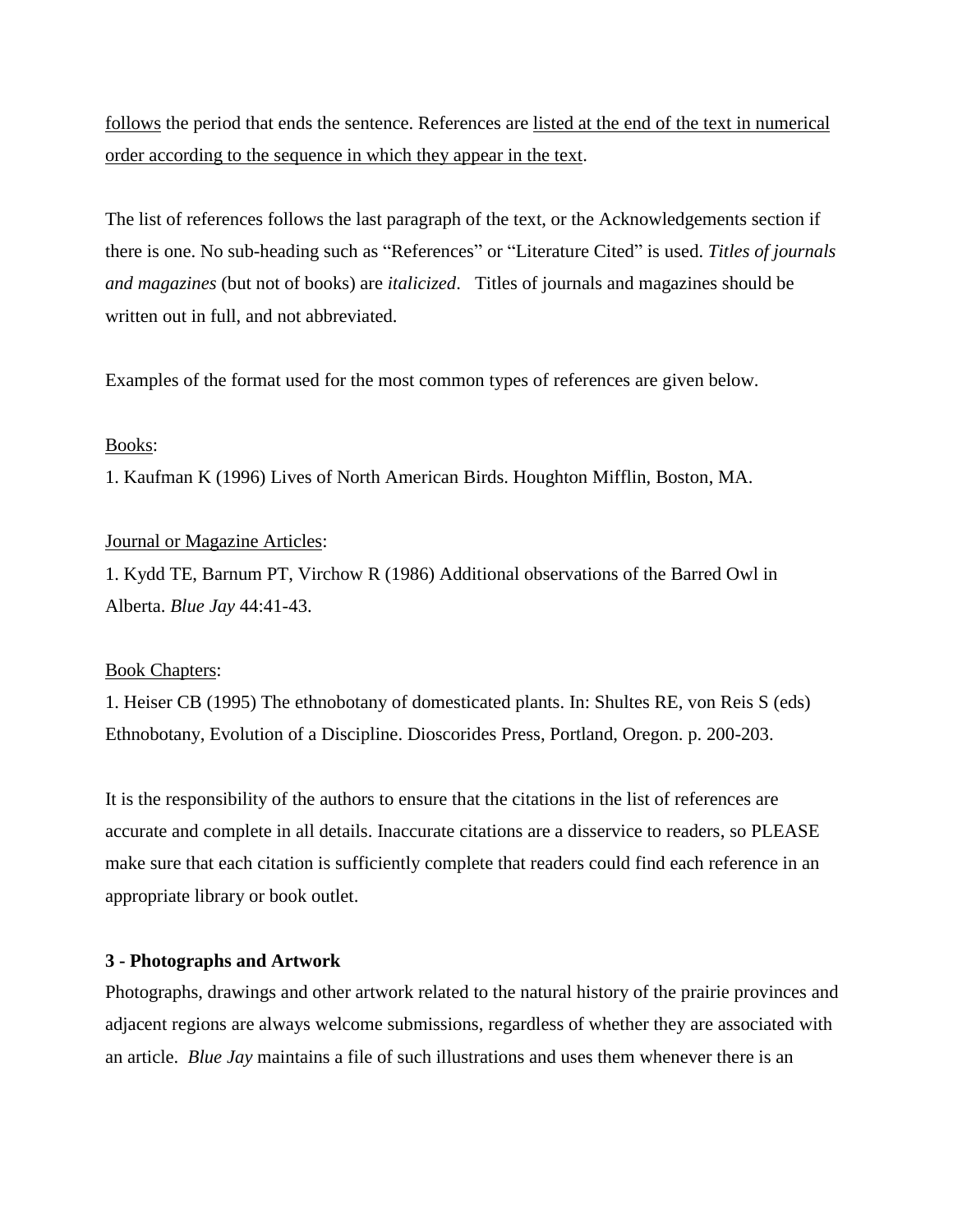opportunity to do so. The name of the photographer or artist should be included along with a caption. See guidelines below for submission of photographs and artwork. Photographs and artwork submitted will become part of *Blue Jay'*s permanent collection.

#### **4 - How to make submissions to** *Blue Jay*

Only manuscripts created using a computer and word processor should be submitted to *Blue Jay*, other than in rare circumstances where no access to such equipment is possible. Accompany each submission with a short e-mail message giving a name, postal address, telephone number, and email address of the person to be contacted about the article.

- In the rare case that a manuscript is hand-written or prepared on a typewriter, two copies of high quality should be mailed directly to the editor. Authors should themselves retain one complete copy of the manuscript. Photographs and other illustrations do not need to be submitted in duplicate.

4.1 - Photographs: Electronic submissions are preferred. Please send photographs as e-mail attachments or on CD. All photographs should be submitted at the highest-possible resolution, at least 300 DPI. Captions for photographs that are not submitted as figures in a manuscript should be included with the photographs (e.g., in an e-mail message, if submitting photographs electronically by e-mail, or with the submitted CD).

4.2 - Drawings and other Artwork: These should be submitted following all the above guidelines for photographs. Valuable artwork should not be submitted in the original. Instead, a high-quality photocopy, photograph or electronic image should be submitted.

#### **5 - Electronic submissions**

Manuscripts submitted in electronic form must be submitted in **Microsoft Word**; E-mail is preferred, but CDs are also acceptable.

E-mail. The manuscript should be sent as an attached file. Do not use HTML format when